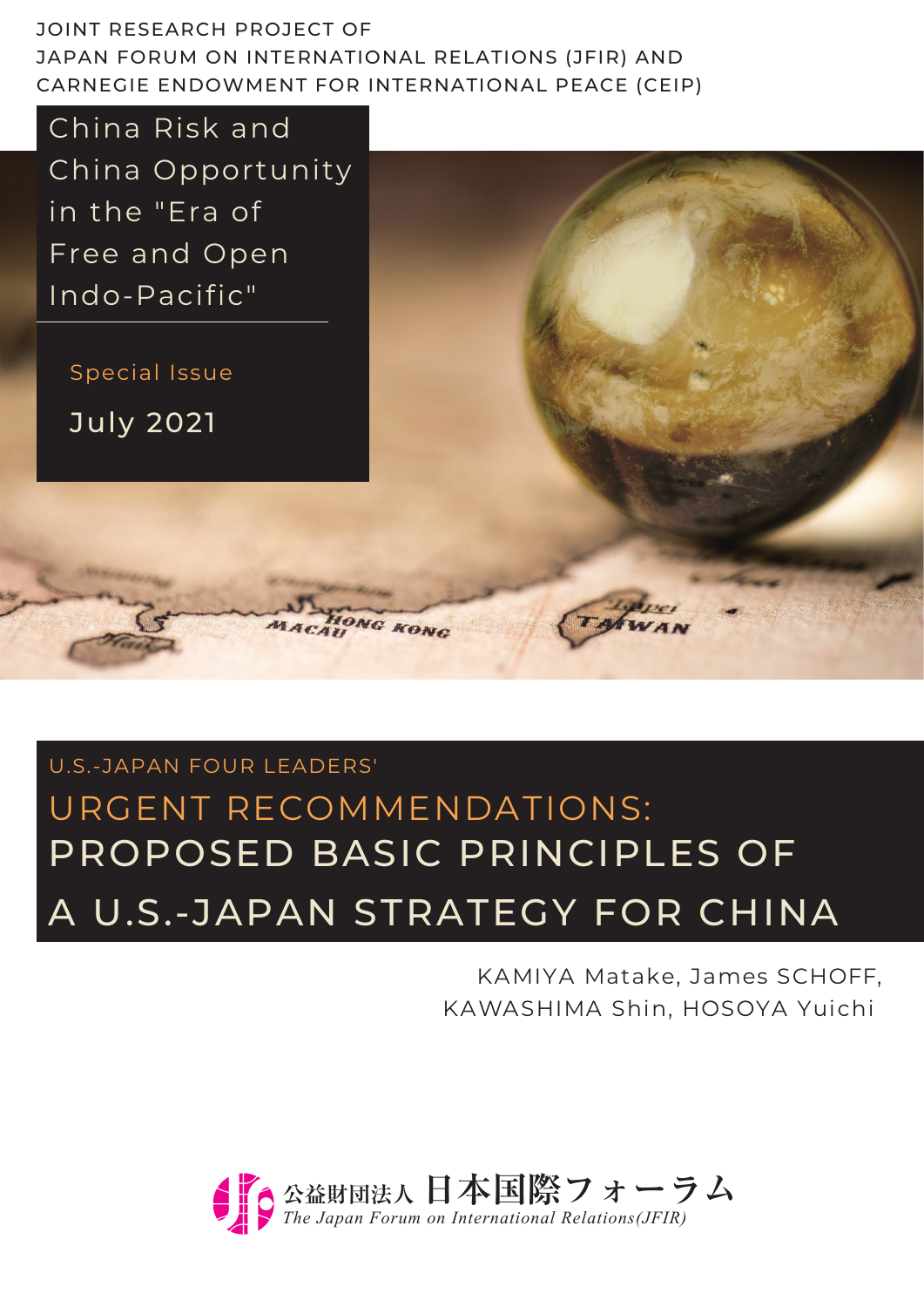#### **About Project**

How should the risks and opportunities presented by a continually rising, increasingly self-assertive China be addressed? This is a pressing issue for the international community, particularly for Japan and the United States, whose alliance has proactively helped form and maintain the liberal, rulesbased international order in the Indo-Pacific region and globally for several decades, although it has been challenged by China in recent years.

To enhance mutual understanding and encourage effective policymaking between the two allies visà-vis China, the Japan Forum on International Relations (JFIR) and the Carnegie Endowment for International Peace (CEIP) have been convening a group of Japanese and American (plus a small number of European) scholars to examine the risks and opportunities accompanying China's ascension. This group includes select experts in U.S.-Japan relations as well as Chinese, European, and Indo-Pacific studies from both nations.

Led by Matake Kamiya, James L. Schoff, Shin Kawashima and Yuichi Hosoya, the group has conducted research and facilitated dialogue since April 2020 through private roundtables and public symposia (held online due to the current COVID-19 situation) that seek to further U.S.-Japan cooperation and coordination on China policy. The project is a uniquely comprehensive bilateral effort to jointly study China policy and alliance strategy, in particular ways in which Tokyo and Washington, together with other liberal democracies and other Indo-Pacific nations, can effectively respond to China's increasing assertiveness to ensure that the Indo-Pacific region remains free and open.

This project is the successor project of the "China Risk and China Opportunity" project, conducted by JFIR and CEIP from April 2017 till March 2020.

| KAMIYA Matake  | Project Leader/ Leader, Japanese Research Team/                         |  |
|----------------|-------------------------------------------------------------------------|--|
|                | Vice President, JFIR / Professor, National Defense Academy              |  |
| James SCHOFF   | Leader, U.S. Research Team/                                             |  |
|                | Senior fellow, Carnegie Endowment for International Peace               |  |
| KAWASHIMA Shin | Vice Leader, Japanese Research Team/                                    |  |
|                | Distinguished Research Fellow, JFIR/ Professor, The University of Tokyo |  |
| HOSOYA Yuichi  | Vice Leader, Japanese Research Team/                                    |  |
|                | Distinguished Research Fellow, JFIR/ Professor, Keio University         |  |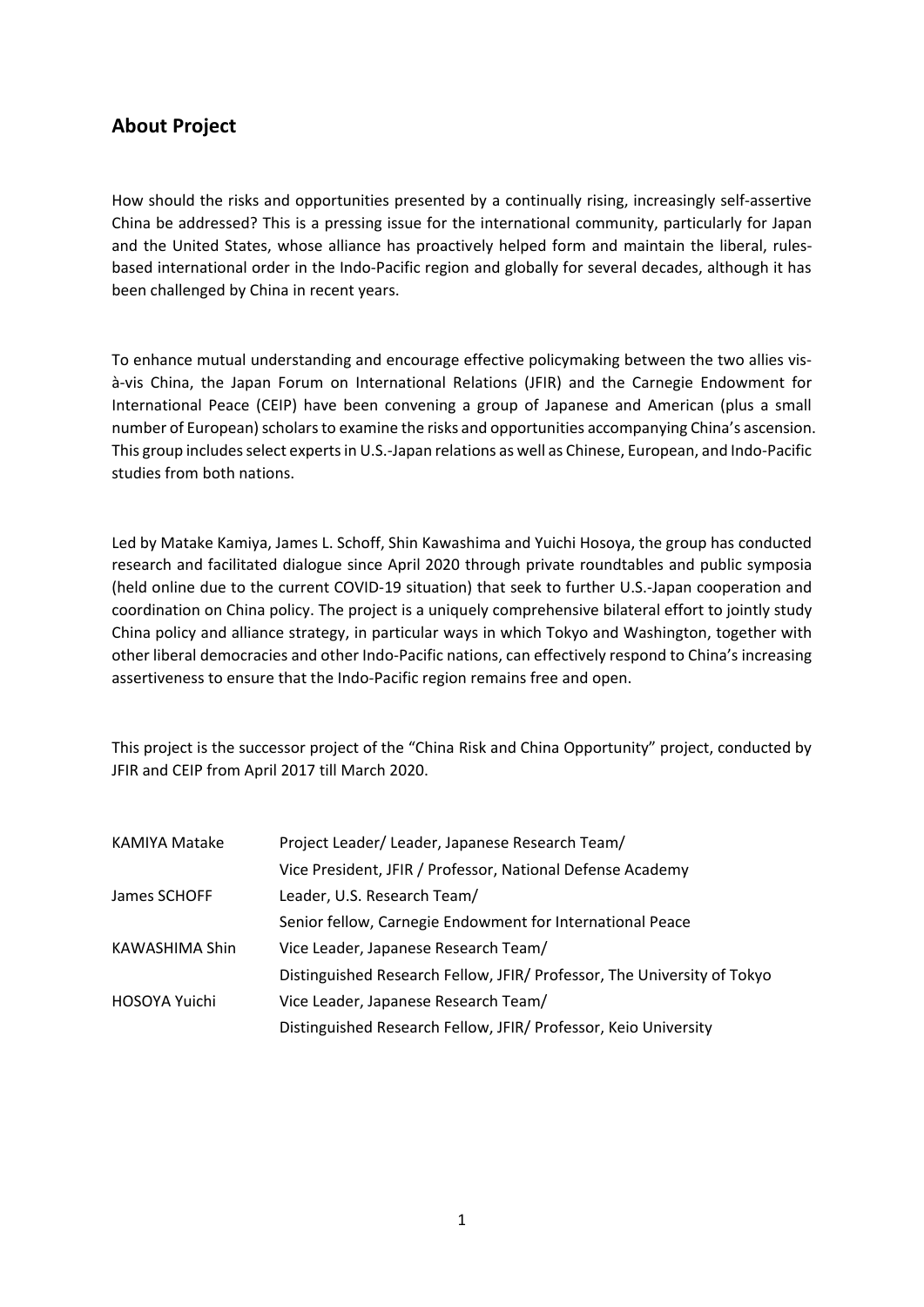#### **U.S.-Japan Joint Research Group on**

#### **China Risk and China Opportunity in the "Era of the Free and Open Indo-Pacific"**

# **U.S.-Japan Four Leaders' Urgent Recommendations: Proposed Basic Principles of a U.S.-Japan Strategy for China\***

#### **Preface**

1. Following a series of meetings between the leaders of the United States and Japan in the first half of 2021, the two nations have started to reach a consensus about their policies regarding the Indo-Pacific region, and how China can play a desirable and productive role in that region. At the Quad Summit in March, it was [decided](https://www.whitehouse.gov/briefing-room/statements-releases/2021/03/12/quad-leaders-joint-statement-the-spirit-of-the-quad/) the region should be "free, open, inclusive, anchored by democratic values, and unconstrained by coercion." It was additionally [agreed](https://www.whitehouse.gov/briefing-room/statements-releases/2021/04/16/u-s-japan-joint-leaders-statement-u-s-japan-global-partnership-for-a-new-era/) by Prime Minister Suga and President Biden that China should play a role in the international system that conforms to the rules that undergird the existing international order (Suga-Biden Leaders' Summit Meeting) and tha[t respects](https://www.whitehouse.gov/briefing-room/statements-releases/2021/06/13/carbis-bay-g7-summit-communique/) basic freedoms and human rights (G7 Leaders' Summit).

Based on this emerging consensus, what follows are a series of urgent recommendations for the United States and Japan to adopt a series of basic principles that can guide the two nations' China policies to ensure that the Indo-Pacific region remains free and open.

2. Of course, the allies must remain cognizant of the potential perception gaps and discrepancies in priorities that may emerge between themselves. Should these gaps and discrepancies be left unattended, they could pose considerable risks to the alliance. Alternatively, if properly addressed, these gaps can also be a means by which the United States and Japan strengthen their alliance. This dynamic underscores the imperative for clear communication between the two allies regarding China policy.

Facilitating such communication has been one of the primary objectives of our "China Risk and China Opportunity in the Era of the 'Free and Open Indo-Pacific'" project and research group. Toward that end, this group of researchers includes experts in U.S.-Japan relations as well as Chinese, European, and Indo-Pacific studies from both nations to consider how the United States' and Japan's China policies can be better coordinated and harmonized. This is a uniquely comprehensive bilateral effort to jointly study China strategy. We are convinced that the proposals included below can help clarify strategy led by the United States and Japan for the international community, even as the COVID-19 pandemic has added greater uncertainty to the international system.

<sup>\*</sup> This document reflects the views of the four research group leaders and not their affiliated organizations. Research group members who agree with these views are listed at the end of this document.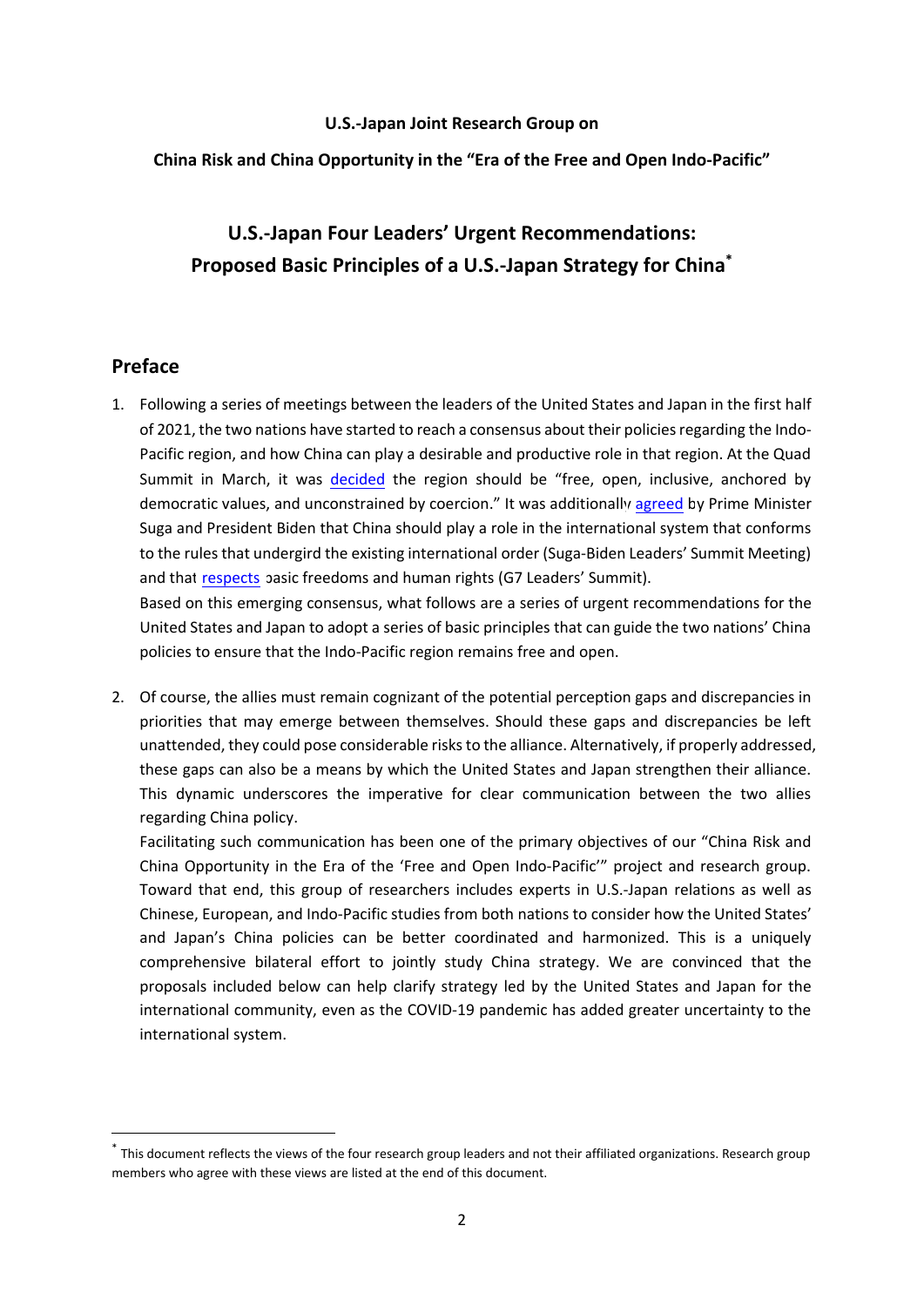3. The principles included below are framed around four policy issues and problems presented by China that are of critical importance to the United States and Japan: 1) the maintenance of the free and open rules-based international order; 2) economic security; 3) Taiwan; and 4) the promotion of democracy and basic human rights. These policy domains will continue to motivate the *China Risk/China Opportunity* research group's work into the future. The research group intends to update the principles stated below in 2022 and present them to the governments of the United States and Japan.

## **General Remarks: the United States and Japan as Defenders of the International Rules-Based Order**

- 9 The United States and Japan, together, are in the midst of international strategic competition with China over the values that will govern the international order in the years to come. As two nations guided by the principles of freedom and democracy, the United States and Japan should clearly recognize this competition.
- 9 The United States and Japan are resolved that China should not be permitted to usher in an illiberal international order in the future. Rather, the foundation for the future international order must be laid by the forces of liberal democracies, an endeavor that will have the United States and Japan at its core.
- However, while Japan and the United States work to curtail China's illiberal external behaviors and compete with China in the international system, they should be clear that they are not attempting to change China into a liberal democracy.

### **The United States and Japan as Shapers of the International Order**

- In light of challenges to the free and open rules-based international order, the United States and Japan should endeavor to ensure that the existing order remains attractive to developing nations.
- If China challenges the central tenets of the liberal rules-based international order—among them freedom and the rule of law—the United States and Japan should not hesitate to act.
- The United States and Japan should not be indifferent to China's human rights abuses or suppression of democracy.
- However, the United States and Japan should continue to maintain dialogue with China and endeavor to ensure that the windows for that dialogue do not close. Where it is in the interest of the world, China should not be excluded from cooperation on public-minded efforts, including for example, bringing an end to the COVID-19 pandemic or mitigating global warming.
- The United States and Japan should not, however, compromise national security, human rights, democracy, or the integrity of the international system in order to secure China's cooperation on the above such issues. It may be necessary for the United States and Japan to refuse China's cooperation on these issues if Beijing's participation would be made conditional upon compromising core values or the integrity of the international system.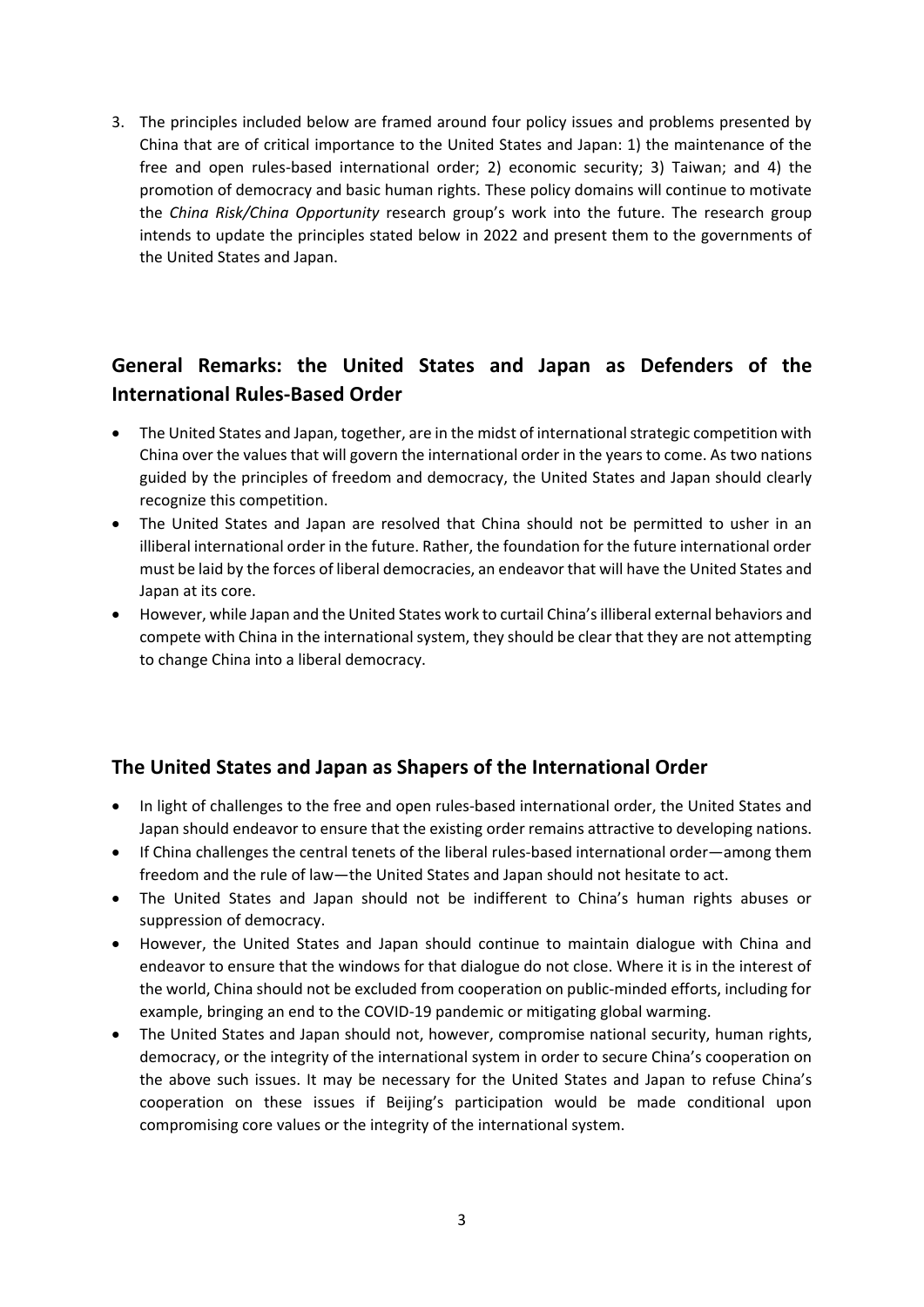### **Preventing Unilateral Changes to the Status Quo by Force**

- The United States and Japan should regularly reiterate that in their relations with China they aim to support stability and the overall current state of global affairs.
- At the same time, both nations—together with other affected countries—should demand that China remedy recent unilateral actions such as illegitimate claims to territory and reclamation of artificial islands in the South China Sea that have already changed the international state of affairs and return to the status quo ante. Additionally, the United States and Japan should resist any further unilateral action by China that would undermine the international order.
- The United States and Japan have been vital and consistent supporters of the existing liberal international order for decades, and—together with other like-minded allies and partners—they should continue to highlight the benefits that this order delivers for the world and underscore their legitimate place as defenders of the status quo.
- The United States and Japan should counter China's efforts to use force to unilaterally alter the status quo.
- The United States and Japan must recognize that "force," in this setting, does not refer exclusively to the use of military strength or intimidation by threat of use of military force. Rather, the allies should recognize that China uses its economic strength, propaganda, and "hybrid warfare" to coerce and influence other nations. The two nations should develop measures to remedy those efforts.
- In the years to come, China will likely attempt to press the narrative that the United States, Japan, and other advanced liberal democracies are, in fact, revisionist powers. The United States, Japan, and other likeminded allies should cooperate to counter any such narrative.

# **Presenting an Alternative to Opportunities China Presents to the International Community**

- The United States and Japan must be able to provide more opportunities to the international community than can China.
- The United States and Japan must create an environment where developing nations can choose technology and financing platforms that are conducive to democratic and free societies. This must be a compelling alternative to Chinese offerings that, although they promise prosperity and convenience, sometimes require strategic or ethical compromises.

# **Strengthening Cooperation Among the United States, Japan, and Other Partners**

 The United States and Japan should be a core source of support for efforts to achieve the abovementioned goals and principles. The U.S.-Japan alliance needs to be strengthened, and the two allies should strengthen their economic and technological cooperation to better achieve these ends.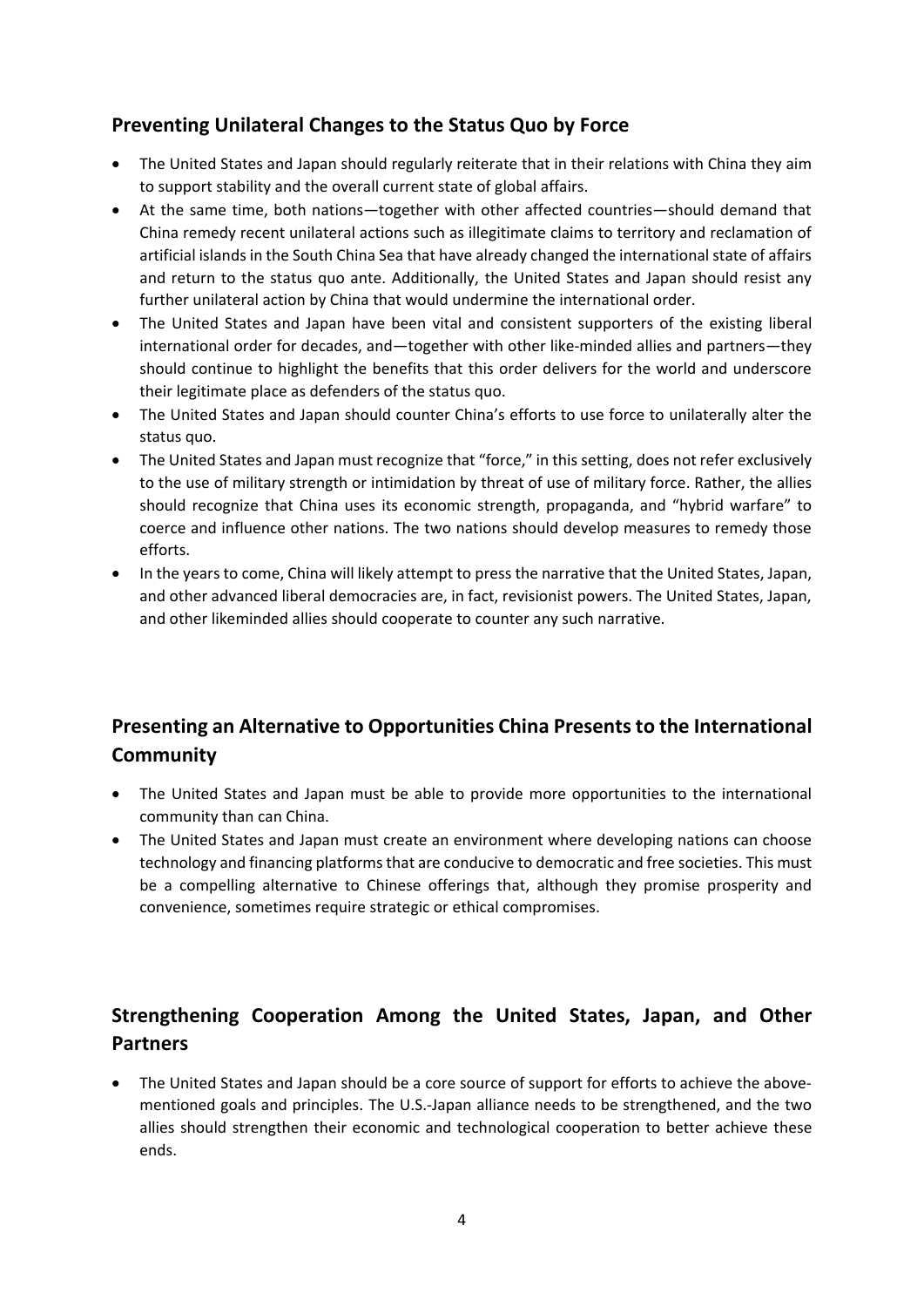- At the same time, the United States and Japan should coordinate with other liberal democracies to improve cooperation. The Quad and Quad-Plus can be a framework that leverages the strength of the U.S.-Japan bilateral alliance.
- The United States and Japan should also cooperate with other Indo-Pacific nations, reassuring them of the merits of the existing liberal rules-based international order.

#### **Economics and Security are Inextricably Linked**

- D The United States and Japan must dispense with the outdated notion that the economy and national security are not connected domains. This is particularly true with respect to China as continued economic integration and cooperation necessarily carries the associated risk of potential over-reliance. Both nations should be aware of the security risks associated with economic cooperation and integration with China.
- When re-structuring economic relationships with China, the United States and Japan should recognize that China is a state that is willing to use economic relations with other nations, especially other nations' economic dependence on China, as a political tool. The two allies should also recognize that China is a state that is willing to prioritize national security over economic performance.
- 9 The United States and Japan should not compromise their principles, among them freedom, human rights, and democracy, in cooperating with China for short-term economic gains. Rather, both should regularly reassess the long-term effects of continued economic cooperation with China on the rules-based, international order.
- The United States and Japan should insist that China's economic practices conform to the rule of law and the international rules-based order.
- The United States and Japan should recognize the possibility that China is willing to apply its rules extra-territorially. For instance, China may take extra-judicial or extra-territorial measures to seize the property of top executives of foreign firms that are seen to have violated Chinese domestic law. The two allies, with other liberal democracies, should work together to make sure that domestic laws are not unjustly levied against foreign entities.

#### **Investing Sufficient Resources**

- The United States and Japan should acknowledge that the COVID-19 pandemic has not diminished the challenge that China presents to the existing liberal international order.
- Even if the responses to the COVID-19 pandemic impose budget constraints upon the United States and Japan, the two nations should dedicate sufficient human and financial resources to protect the international rules-based order and to establish a "Free and Open Indo-Pacific."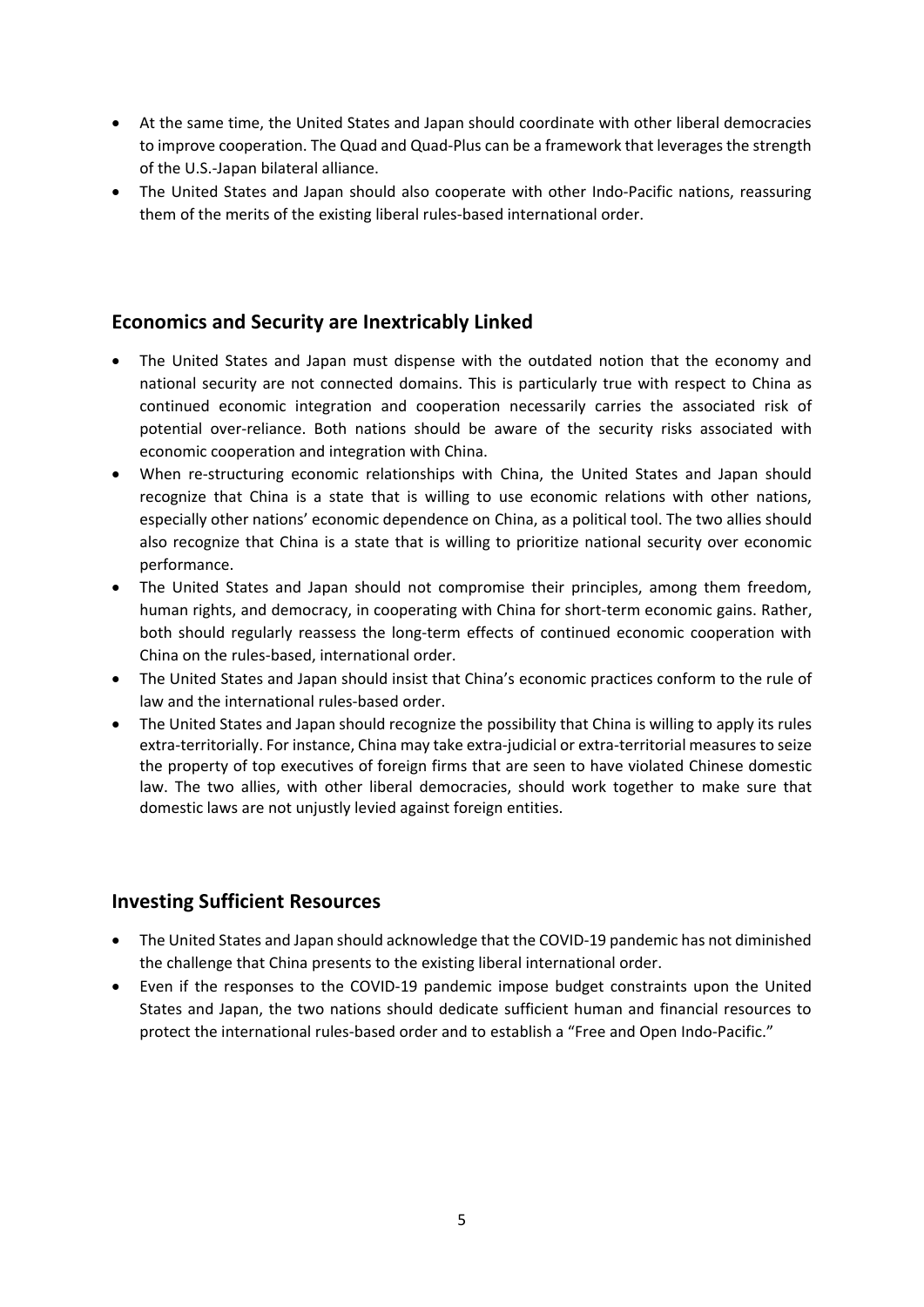#### **Strengthening Communication Between the United States and Japan**

- The United States and Japan should redouble communication efforts in order to promote greater cooperation within the bilateral alliance, with and among other liberal democracies and among other Indo-Pacific nations, in line with the recommendations made above. To ensure mutual understanding of each other's intentions, multi-layered channels of communication should be established at the leader, ministerial, and legislative levels and throughout the civilian and military branches of both nations' governments. This also necessitates greater communication not only in Track 1, but also at Track 1.5 and Track 2 settings.
- The following three issue areas require particularly close communication in the short-term: 1) how national economic security can be maximized even in the face of continued economic cooperation with China; 2) how the "peace and stability across the Taiwan Strait[" mentioned](https://www.whitehouse.gov/briefing-room/statements-releases/2021/04/16/u-s-japan-joint-leaders-statement-u-s-japan-global-partnership-for-a-new-era/) at the Biden-Suga summit can be preserved; and 3) what it means to be "united" in a "commitment" to democracy and human rights in terms of rhetoric and policy action.
- ٥ A bilateral "2+2" ministerial meeting anticipated to take place before the end of 2021 would be an ideal venue to confirm mutual understanding about these policy areas, so that policy could be better coordinated going forward. Even if details of mutual understanding and agreement are not fully shared publicly, having these issues on the 2+2 agenda can drive focused bilateral engagement over the rest of this year among the appropriate bureaucratic and political stakeholders at various levels, leading up to the 2+2 meeting.
- 9 Bilateral Track 2 initiatives such as our "China Risk and China Opportunity in the Era of the 'Free and Open Indo-Pacific'" project can contribute to this endeavor by providing settings in which the opportunities for dialogue and mutual understanding among policy makers and scholars are expanded. Furthermore, the insights gained in such initiatives can be shared with policy makers as well as the public in both countries. Thus, the U.S. and Japanese governments should support the strengthening of these Track 2 initiatives.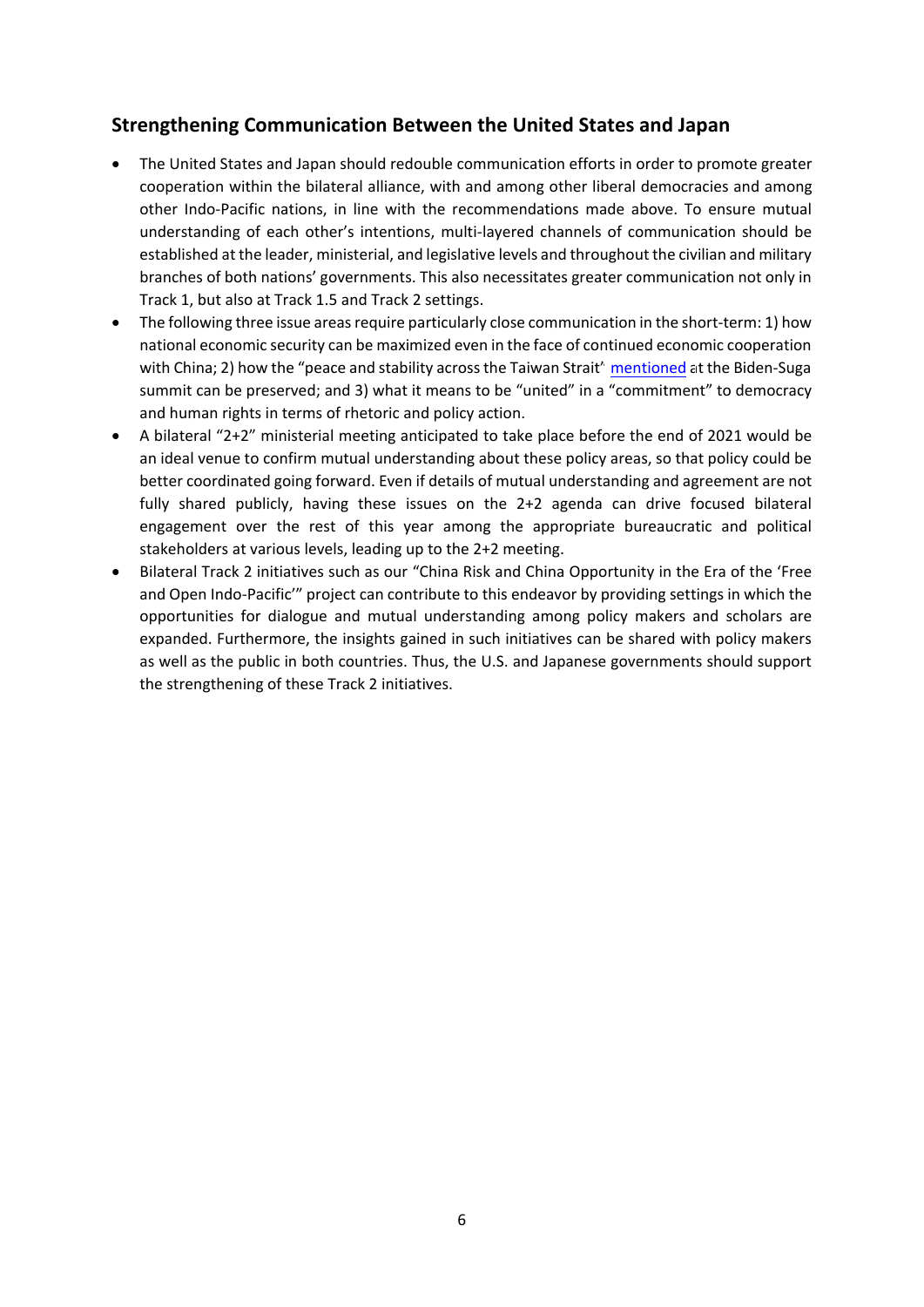# **Signatories:**

| Signatories:   |                                                                                                                |
|----------------|----------------------------------------------------------------------------------------------------------------|
| KAMIYA Matake  | Project Leader/ Leader, Japanese Research Team/Vice President, JFIR/<br>Professor, National Defense Academy    |
| James SCHOFF   | Leader, U.S. Research Team/<br>Senior fellow, Carnegie Endowment for International Peace                       |
| KAWASHIMA Shin | Vice Leader, Japanese Research Team/Distinguished Research Fellow, JFIR/<br>Professor, The University of Tokyo |
| HOSOYA Yuichi  | Vice Leader, Japanese Research Team/Distinguished Research Fellow, JFIR/<br>Professor, Keio University         |
| Endorsed by:   |                                                                                                                |

| AIZAWA Nobuhiro           | Associate Professor, Kyushu University                                                                                                                                            |  |  |
|---------------------------|-----------------------------------------------------------------------------------------------------------------------------------------------------------------------------------|--|--|
| Zack COOPER               | Senior Fellow, American Enterprise Institute                                                                                                                                      |  |  |
| <b>Guibourg DELAMOTTE</b> | Distinguished Research Fellow, JFIR / Associate Professor,<br>National Institute for Oriental Languages and Civilizations (INALCO, France)                                        |  |  |
| <b>FUKUDA Madoka</b>      | Professor, Hosei University                                                                                                                                                       |  |  |
| <b>HIGASHINO Atsuko</b>   | Associate Professor, University of Tsukuba                                                                                                                                        |  |  |
| <b>IIDA Masafumi</b>      | Head, America, Europe, and Russia Division, Regional Studies Department,<br>National Institute for Defense Studies (NIDS)                                                         |  |  |
| <b>ISHIDA Tomonori</b>    | Research Fellow, National Institute for Defense Studies (NIDS)                                                                                                                    |  |  |
| <b>ITO Asei</b>           | Associate Professor, The University of Tokyo                                                                                                                                      |  |  |
| IWAMA Yoko                | Professor, National Graduate Institute for Policy Studies (GRIPS)                                                                                                                 |  |  |
| KANEHARA Nobukatsu        | Distinguished Research Fellow, JFIR/ Professor, Doshisha University / Former Assistant Chief<br>Cabinet Secretary /Former Deputy Secretary General, National Security Secretariat |  |  |
| Patricia M. KIM           | Global Fellow, Woodrow Wilson International Center for Scholars                                                                                                                   |  |  |
| KOSHINO Yuka              | Research Fellow, The International Institute for Strategic Studies (IISS)                                                                                                         |  |  |
| <b>KOTANI Tetsuo</b>      | Professor, Meikai University                                                                                                                                                      |  |  |
| <b>KUMAKURA Jun</b>       | Associate Professor, Hosei University                                                                                                                                             |  |  |
| <b>MORI Satoru</b>        | Professor, Hosei University                                                                                                                                                       |  |  |
| MURANO Masashi            | Japan Chair Fellow, Hudson Institute                                                                                                                                              |  |  |
| NAKAMURA Nagafumi         | Project Assistant Professor, The University of Tokyo                                                                                                                              |  |  |
| <b>NAKAMURA Yusuke</b>    | Research Associate, Keio University                                                                                                                                               |  |  |
| NAKANISHI Hiroshi         | Professor, Kyoto University                                                                                                                                                       |  |  |
| Valerie NIQUET            | Distinguished Research Fellow, JFIR /<br>Senior Research Fellow, Foundation for Strategic Research (FRS, France)                                                                  |  |  |
| OBA Mie                   | Professor, Kanagawa University                                                                                                                                                    |  |  |
| SAHASHI Ryo               | Associate Professor, The University of Tokyo                                                                                                                                      |  |  |
| <b>SATAKE Tomohiko</b>    | Senior Fellow, National Institute for Defense Studies (NIDS)                                                                                                                      |  |  |
| <b>TAKAGI Yusuke</b>      | Associate Professor, National Graduate Institute for Policy Studies (GRIPS)                                                                                                       |  |  |
| TAKAHARA Akio             | Distinguished Research Fellow, JFIR / Professor, The University of Tokyo                                                                                                          |  |  |
| TAMARI Kazutoshi          | Associate Professor, Chukyo University                                                                                                                                            |  |  |
| <b>TANAKA Ryosuke</b>     | Research Fellow, National Institute for Defense Studies (NIDS)                                                                                                                    |  |  |
| TSURUOKA Michito          | Associate Professor, Keio University                                                                                                                                              |  |  |
| TSURUZONO Yuki            | Visiting Junior Researcher, Waseda University                                                                                                                                     |  |  |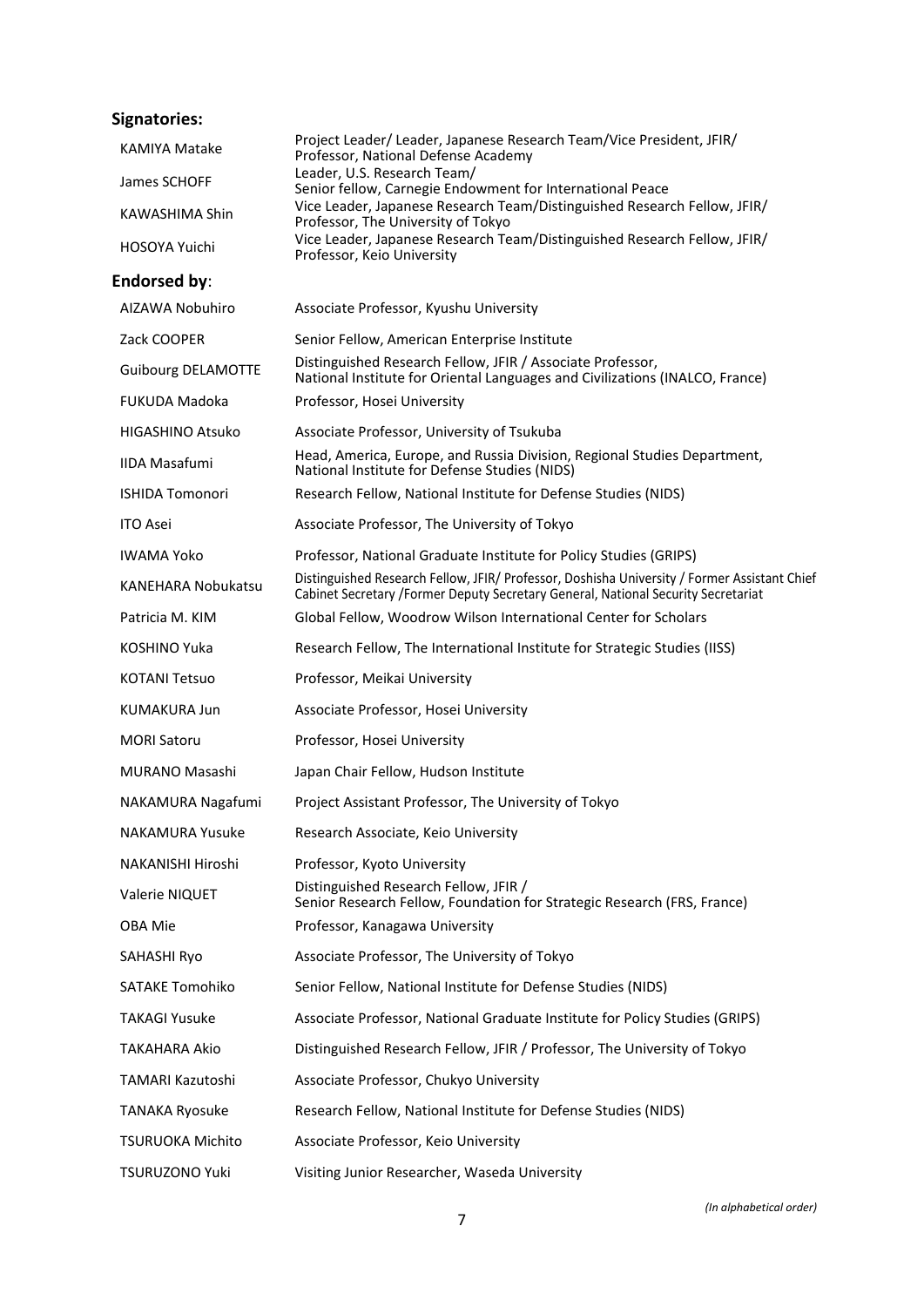# **About The Japan Forum on International Relations (JFIR)**

The Japan Forum on International Relations, Inc. (JFIR or The Forum) is a private, non-profit, independent, and non-partisan organization dedicated to improved understanding of Japanese foreign policy and international relations. The Forum takes no institutional position on issues of foreign policy, though its members are encouraged not only to analyze but also to propose alternatives on matters of foreign policy. Though the Forum helps its members to formulate policy recommendations on matters of public policy, the views expressed in such recommendations represent in no way those of the Forum as an institution and the responsibility for the contents of the recommendations is that of those members of the Forum who sign them alone.

The Forum was founded on March 12, 1987 in Tokyo on the private initiative of Dr. OKITA Saburo, Mr. HATTORI Ichiro, Prof. ITO Kenichi, and 60 other independent citizens from business, academic, political, and media circles of Japan, recognizing that a policy-oriented research institution in the field of international affairs independent from the government was most urgently needed in Japan. On April 1, 2011, JFIR was reincorporated as a "public interest foundation" with the authorization granted by the Prime Minister in recognition of its achievements.

JFIR is a membership organization with three categories of membership, namely, (1) corporate, (2) associate corporate, and (3) individual. As for the organizational structure of JFIR, the "Board of Trustees" is the highest decision-making body, which is in charge of electing the "Directors" and of supervising overall activities of JFIR, while the "Board of Directors" is an executive body, which is in charge of the management of day-to-day operations of JFIR.

| <b>Board of Directors</b>                                                                                                                                    |                                                                                              | <b>Board of Trustees</b>                                                                                                 |                                                                                                                                               |
|--------------------------------------------------------------------------------------------------------------------------------------------------------------|----------------------------------------------------------------------------------------------|--------------------------------------------------------------------------------------------------------------------------|-----------------------------------------------------------------------------------------------------------------------------------------------|
| <b>ITO Kenichi</b><br><b>WATANABE Mayu</b><br><b>ISHIGAKI Yasuji</b><br>KAMIYA Matake<br><b>HANDA Haruhisa</b><br><b>ITO Masanori</b><br><b>ITO Tsuyoshi</b> | Chairman<br>President<br>Vice Chairman<br>Vice President<br>Director<br>Director<br>Director | <b>ARIMA Tatsuo</b><br>HAKAMADA Shigeki<br>HIRONO Ryokichi<br><b>KAWAI Masahiro</b><br>KIUCHI Minoru<br>KUROYANAGI Nobuo | OHYA Eiko<br>SAKAMOTO Masahiro<br>SATO Ken<br><b>SUGIMURA Miki</b><br><b>SUZUKI Keisuke</b><br><b>TAKAHARA Akio</b><br><b>WATANABE Toshio</b> |
| <b>ITO Wakako</b><br>KIKUCHI Yona<br><b>TAKUBO Tadae</b><br><b>WATANABE Hirotaka</b>                                                                         | <b>Director</b><br>Director<br>Director<br>Director                                          | <b>Auditors</b><br>OHNO Shigeru<br><b>WATANABE Kenichi</b>                                                               |                                                                                                                                               |

The Forum's activities are composed of seven pillars such as "Policy Recommendations," "e-Forum," "Research Programs," "International Exchanges," "International Frameworks," "Information Gathering," and "PR and Enlightenment." Of these pillars of activities, one important pillar is the "e-Forum: Hyakka-Seiho" which means "Hundred Flowers in Full Bloom" (http://www.jfir.or.jp/cgi/mbbs/). The "e-Forum," which started on April 12, 2006, is open to the public, functioning as an interactive forum for discussions on foreign policy and international affairs. All articles posted on the e-Forum are sent through the bimonthly e-mail magazine "Meru-maga Nihon Kokusai Foramu" in Japanese to about 10,000 readers in Japan. Furthermore, articles worth attention for foreigners are translated into English and posted on the English website of JFIR (http://www.jfir.or.jp/e/index.htm) as "JFIR Commentary." They are also introduced in the e-mail magazine "JFIR E-Letter" in English. "JFIR E-Letter" is delivered bimonthly to about 10,000 readers worldwide.

#### **Contact**

Address: 2-17-12-1301, Akasaka, Minato-ku, Tokyo, 107-0052, Japan TEL: +81-3-3584-2190 FAX: +81-3-3589-5120 E-mail: jfir@jfir.or.jp URL: http://www.jfir.or.jp/e/